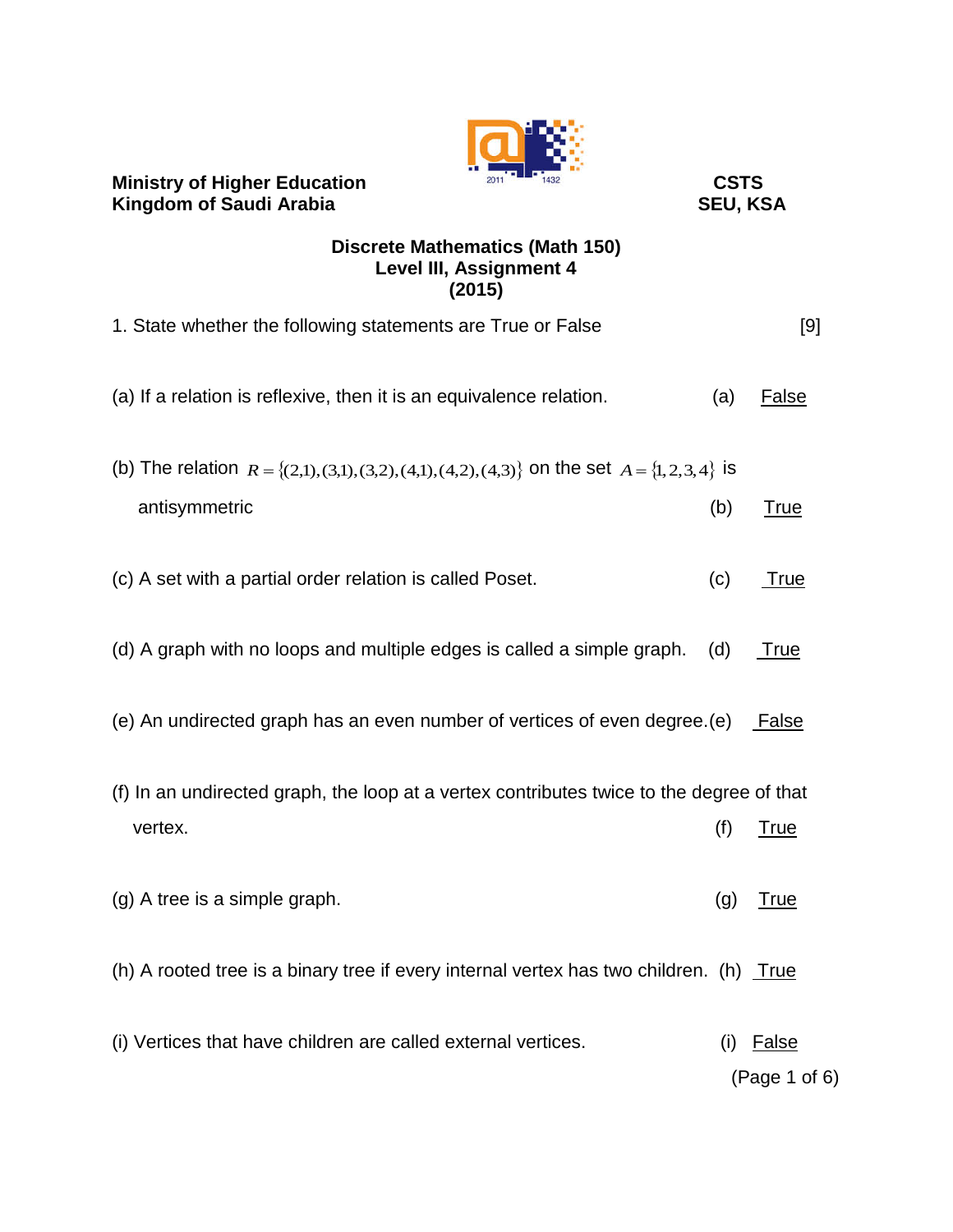- 2. Select one of the alternatives from the following questions as your answer. [9]
- (a) Let  $R = \{(a,b) | a = b \text{ or } a = -b\}$  be a relation on the set of integers. Then R
	- A. Reflexive
	- B. Symmetric
	- C. Transitive
	- **D. Equivalence**

(b) If every vertex of a directed graph has a loop, then the relation associated with it is

- **A. Reflexive**
- B. Symmetric
- C. Transitive
- D. Equivalence

(c) The relation on a set represented by the matrix  $\overline{\phantom{a}}$  $\overline{\phantom{a}}$  $\overline{\phantom{a}}$  $\rfloor$  $\overline{\phantom{a}}$  $\mathsf{L}$  $\overline{a}$  $\overline{a}$ L  $\overline{\phantom{a}}$  $=$ 0 1 1 0 1 0 1 0 0  $M_R = |0 \quad 1 \quad 0|$  is

## **A. Reflexive**

- B. Symmetric
- C. Transitive
- D. Equivalence
- (d) The number of edges in the wheel  $W_3$ are
	- A. 3
	- B. 4
	- C. 5
	- **D. 6**

(Page 2 of 6)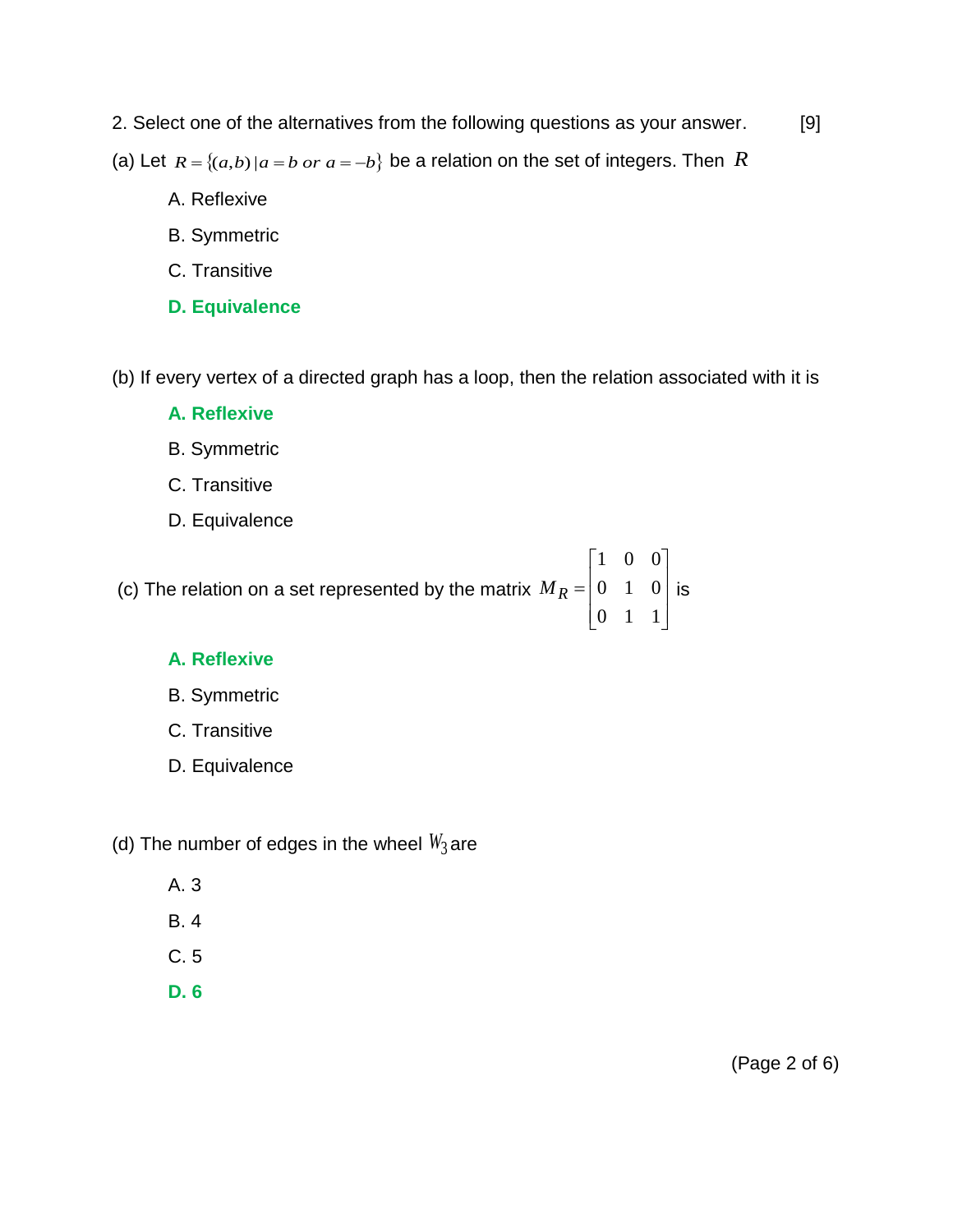- (e) Two simple graphs  $G_1 = (V_1, E_1)$  *and*  $G_2 = (V_2, E_2)$  are said to be isomorphic, if there is
	- A. One-One function from  $\,_{1}\rightarrow V_{2}$
	- B. Onto function from  $V_1 \rightarrow V_2$
	- **C.** Bijective function  $V_1 \rightarrow V_2$
	- D. Relation from  $V_1 \rightarrow V_2$
- (f) The in-degree and the out-degree of the vertex  $d$  in the following graph are:



- B. 5 and 3
- **C. 5 and 1**
- D. 5 and 2

(g) How many edges does a tree with 1000 vertices have?

- A. 10
- B. 100
- **C. 999**
- D. 99

(h) How many leaves does a full 3-ary tree with 10 vertices have?

- A. 9
- **B. 7**
- C. 10
- D. 8 (page 3 of 6)

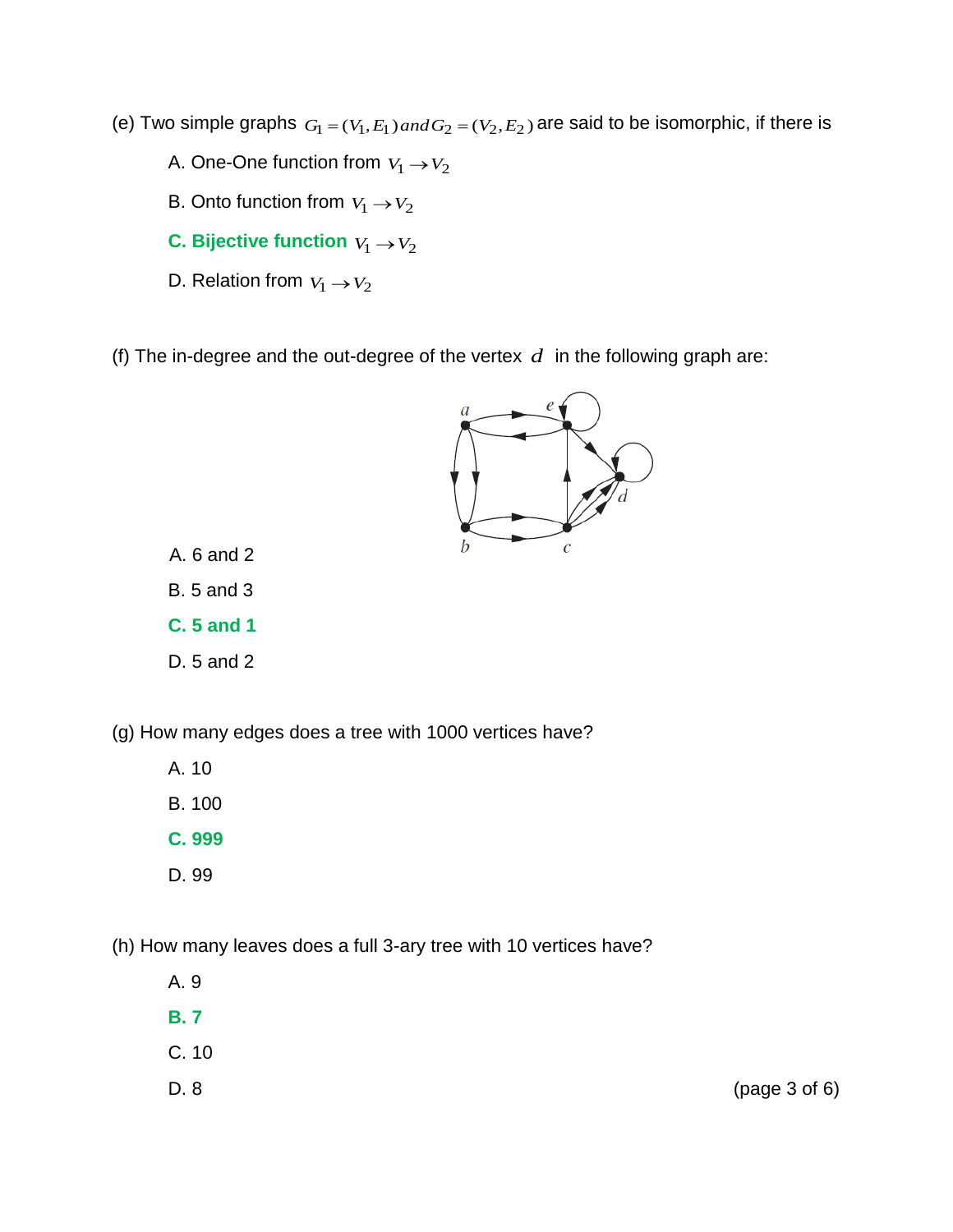(i) What is the height of the tree in the following figure?



3. Let  $R = \{(a,b) \mid a \ dividesb\}$  be a relation on the set of positive integers. Show that R is not an equivalence relation. [2]

## **Solution:**

As  $a|a \Rightarrow (a,a) \in R$ . Therefore R is reflexive.

But

 $i.e. (a,b) \in R$  *and*  $(b,a) \notin R$  $a \mid b$  *does* not mean that  $b \mid a$  *always* 

Therefore *R* is not symmetric.

Hence  $R$  is not an equivalence relation.

4. Let  $A = \{1,2,3\}$ . Write a relation R on this set which is reflexive and antisymmetric. [2] **Solution:**  $R = \{(1,1), (2,2), (3,3), (1,2), (1,3), (2,3)\}.$ 

(Page 4 of 6)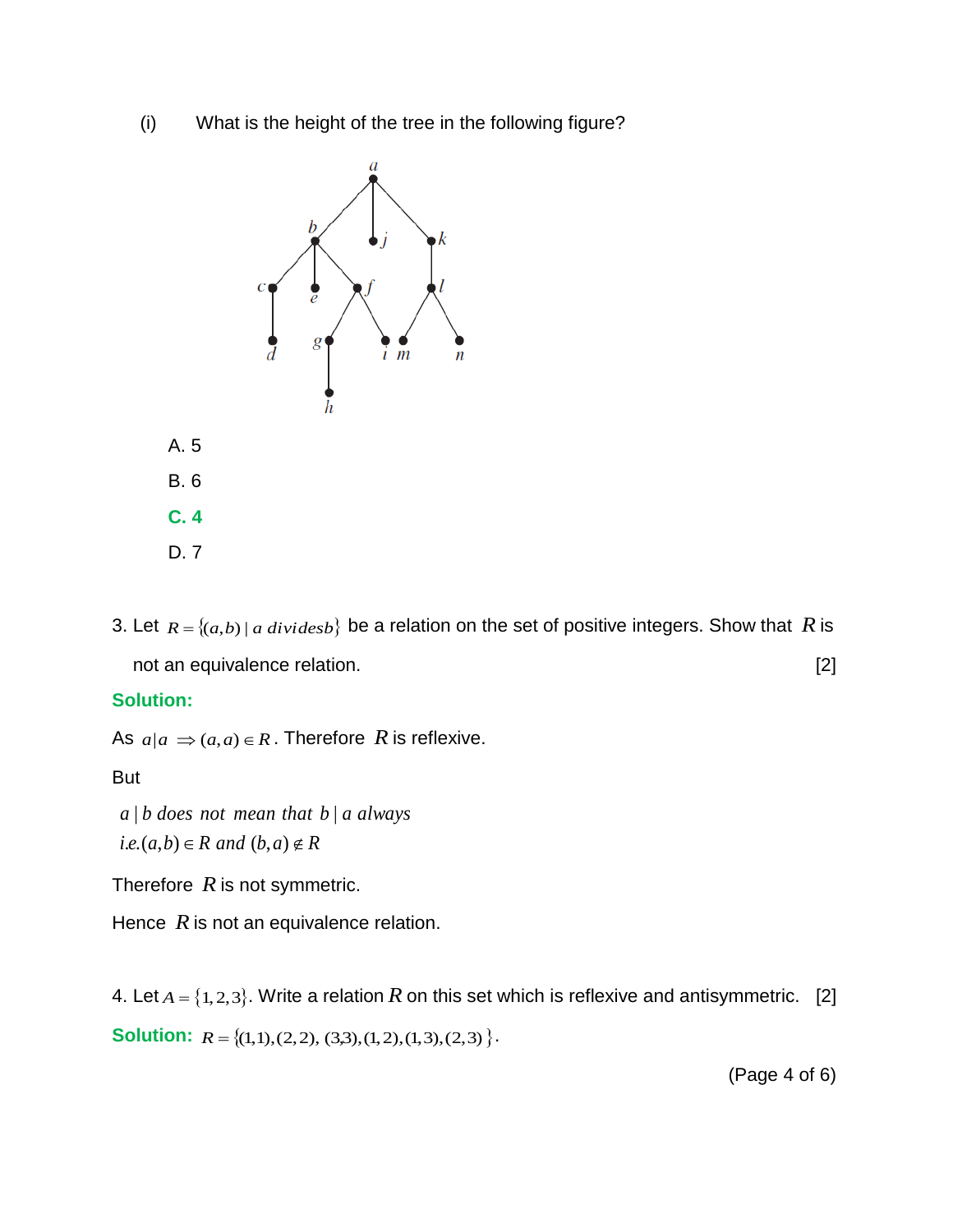5. Draw the graph represented by the following adjacency matrix by using the ordering of vertices  $a,b,c,d$ . [2]

$$
\begin{bmatrix} 1 & 2 & 0 \\ 2 & 0 & 0 \\ 0 & 2 & 2 \end{bmatrix}
$$

## **Solution:**

The graph with the given adjacency matrix is



6. Find the in-degree and out-degree of each vertex given in the following graph. [2]



**Solution:**  $deg^{-}(a) = 2, deg^{+}(a) = 2$ 

 $\text{deg}^-(b) = 3, \text{deg}^+(b) = 4$ 

 $deg^{-}(c) = 2, deg^{+}(c) = 1$ 

 $deg^{-}(d) = 1, deg^{+}(d) = 1$ 

(Page 5 of 6)